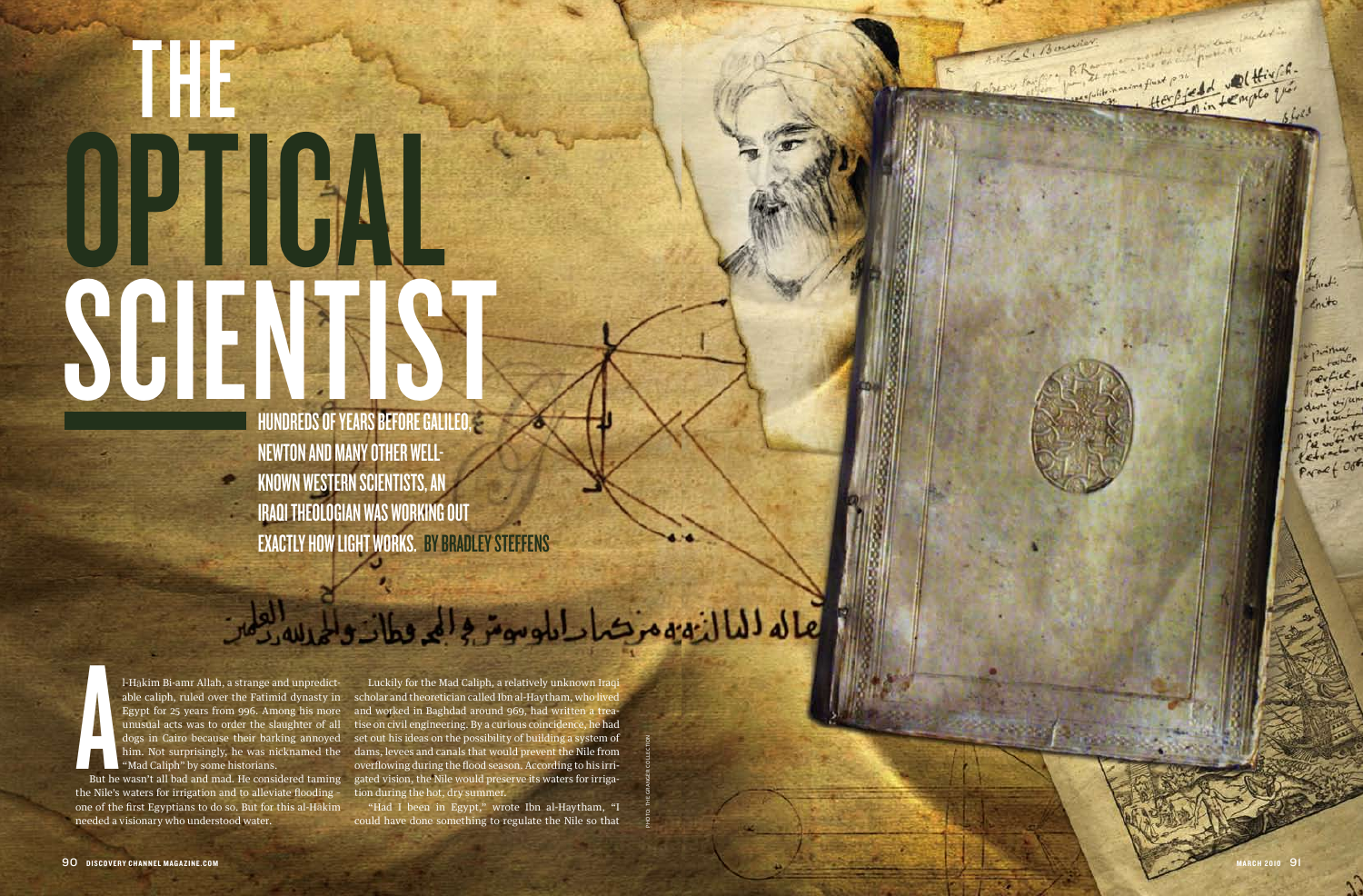

One of the key elements about The Book of Optics is not the theories it contains but the way in which Ibn al-Haytham arrived at and supported them. He was under house arrest, and so could not rely on the usual equipment and assistants to help him prove his theories.

He was the first person to systematically construct devices such as the light ray test, to test hypotheses and verify the accuracy of his findings. By using concrete, physical experiments to support his conclusions, Ibn al-Haytham helped establish the modern scientific method.



He describes dozens of experiments, but only one of them (an experiment using a wooden block drilled with two holes to let light into a room) calls for the use of an assistant. The other experiments relied on simple objects: bare walls, stopped-up windows, screens, lamps and tubes, and were designed to be carried out by one person in such a way as to absolutely prove the revolutionary theories he was proposing.

In the same of the same of the same of the same of the same of the same of the same of the same of the same of the same of the same of the same of the same of the same of the same of the same of the same of the same of the n early 1011, the Iraqi scholar left for Egypt. According to medieval historian Jamāl al-Dīn ibn al-Qiftī, he arrived and immediately outlined his Nile control scheme to al-Hākim. The Egyptian leader was so impressed by the dam project that he agreed to give Ibn al-Haytham all of the workers and money he would require to complete the project. Having secured al-Hākim's backing, Ibn al-Haytham collected the essential items he needed to start work and travelled to the village of al-Janādil, near Aswān, where he wanted to build the dam.

# "Had I been in Egypt," wrote Ibn al-Haytham, "I could **HAVE DONE SOMETHING TO** regulate the Nile"

the people could derive benefit [from its water] at its ebb and flow." He was just the man the Mad Caliph was looking for.

So in 1010, a stranger showed up at Ibn al-Haytham's door carrying a message from al-Hākim. The Egyptian caliph wanted to discuss his plan in person, so Ibn al-Haytham was to come to Egypt immediately. It wasn't the kind of request anybody could refuse; al-Hākim was one of the most powerful men in the entire Muslim world at that time.

There was, however, a snag. By Ibn al-Haytham's original calculations, the river itself was 548 metres wide and capable of being dammed. But the gap in the valley that needed filling to make the dam work when it was full of water was almost twice



that: over 975 metres and way beyond his capability and resources. He realised he had to go back to Cairo and tell the caliph the bad news – not an attractive prospect.

Luckily for the Iraqi scholar, al-Hākim took the news calmly. He offered him a consolation position in the government, which Ibn al-Haytham accepted "out of fear", according to a contemporary report. But he was still wary, and worried there might be a change of heart and an order for his execution; al-Hākim wasn't called the Mad Caliph for nothing. So, according to al-Qiftī, Ibn al-Haytham pretended to be mad in the hope of being released from his duties. Unfortunately, his ruse didn't go to plan: al-Hākim instead placed him under house arrest.

For 10 long years, Ibn al-Haytham was confined to his quarters. But the

## **GOING IT ALONE**

Ibn al-Haytham originally arrived in Egypt to build a dam on the Nile that would prevent it flooding.

**Continued Part of**